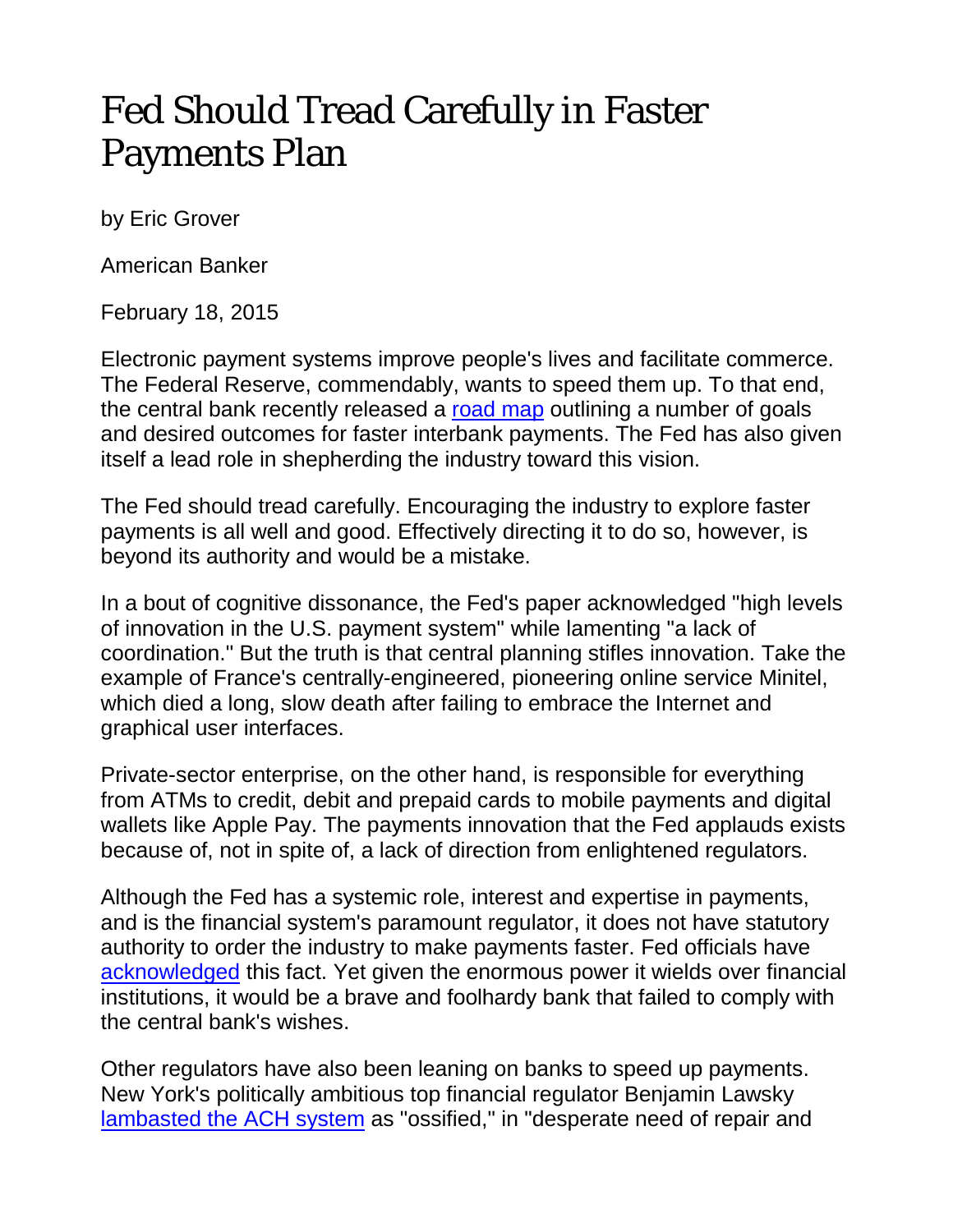improvement," "disco-era" and "monopoly-like system" while speaking at the Bipartisan Policy Center.

"If banks do not make significant progress soon, regulators should consider actively pushing for, or even perhaps mandating improvements," Lawsky said in a thinly-veiled threat.

The truth, however, is that ACH does exactly what it was designed to do: provide low-cost, reliable, non-spontaneous payments between known parties. With a single monopoly-like governing scheme (the industry-owned rule-setting group Nacha) and only two processors (the Fed and the bankedowned group The Clearing House), it's hardly surprising the ACH system has failed to be a fount of innovation.

Meanwhile, Consumer Financial Protection Bureau director Richard Cordray [all but ordered](http://www.consumerfinance.gov/newsroom/prepared-remarks-of-cfpb-director-richard-cordray-at-the-clearing-house/) banks and their processor to build a real-time payment system at The Clearing House's annual conference. Even given the Bureau's near unfettered power over consumer finance, it's hard to see how it has authority to mandate faster payments.

In retail, where speed matters most, payments are already real-time. Cash is immediate, while electronic check verification and guarantee systems provide merchants with real-time risk assessment and payment guarantees for checks. Real-time payment card authorization systems have existed for four decades and are ubiquitous. And American Express, Discover, MasterCard and Visa didn't need the government to lead them to delivering real-time payments. The business case was compelling.

The business case for faster interbank payment systems, on the other hand, is "net neutral to negative" over the next decade according to the Fed's own study. Many consumers and businesses say they'd prefer faster payments, but most of them aren't willing to pay for it for most transactions. For routine bill payments and payroll deposits, for example, next-day processing is generally good enough.

Nonetheless, Nacha is proposing to switch to same-day ACH and The Clearing House plans to build a real-time payments system. If the private sector voluntarily deploys capital for faster payments, bravo.

The Fed paper has identified multiple options for supporting faster payments. But the central bank should resist the impulse to act as a wise man on the hill,